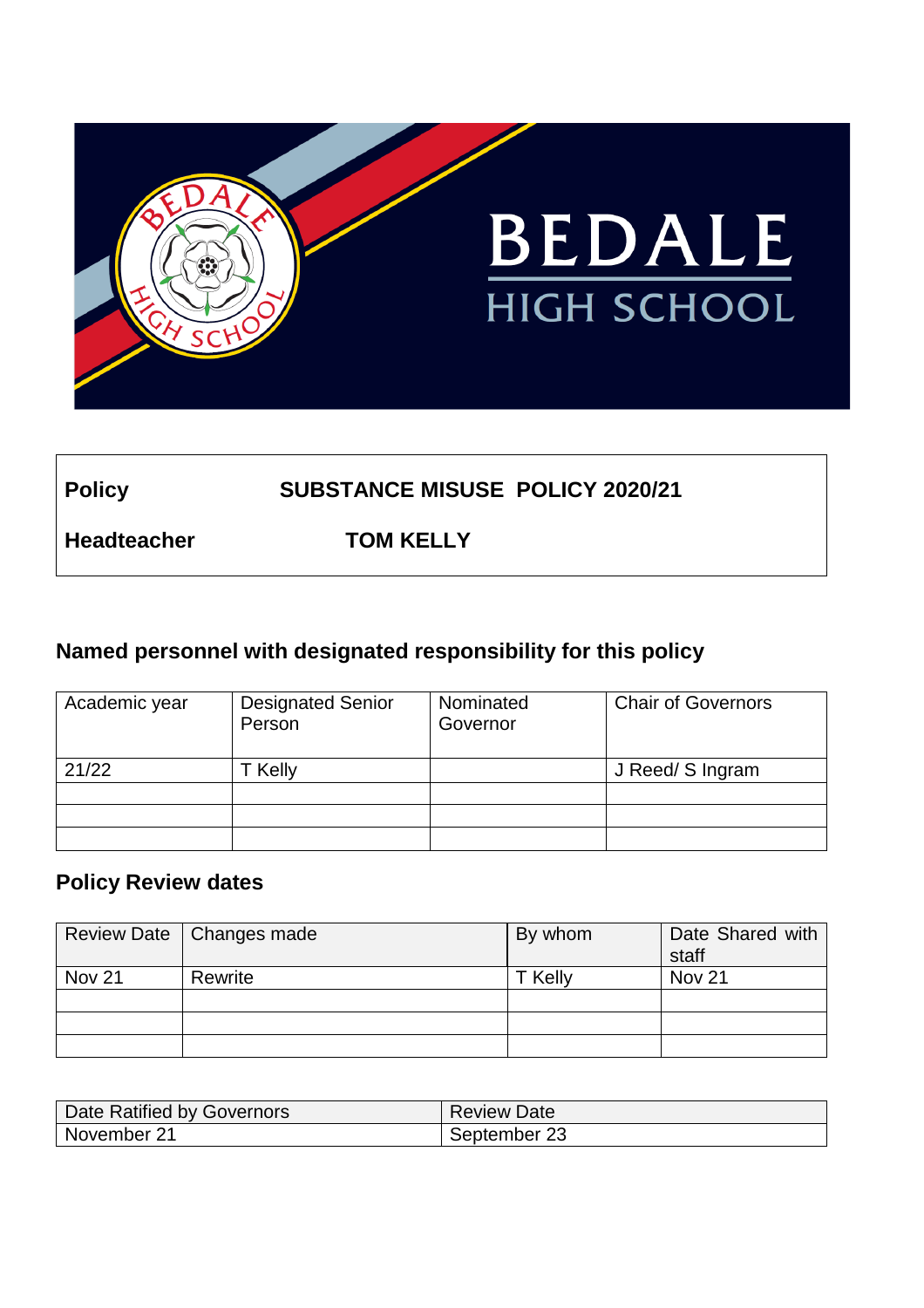## **Aims of this Policy**

The purpose of this policy is to confirm our whole school approach to substance related issues and to our education of pupils around these issues. The policy reflects the needs, ethos and responses of the school.

This policy incorporates advice from the following documents:

- 2017 Drug Strategy, Home Office https://www.gov.uk/government/publications/drug-strategy-2017
- Drug Advice for Schools from the Department for Education and the Association of Chief Police Officers (2012).<https://www.gov.uk/government/publications/drugs-advice-for-schools>
- Screening, searching and confiscation. Advice for headteachers, staff and governing bodies (DfE 2018[\) https://www.gov.uk/government/publications/searching-screening-and-confiscation](https://www.gov.uk/government/publications/searching-screening-and-confiscation)
- Reviewing your drug and alcohol policy a toolkit for schools. Mentor UK [http://mentor](http://mentor-adepis.org/reviewing-your-drug-and-alcohol-policy-a-toolkit-for-schools/)[adepis.org/reviewing-your-drug-and-alcohol-policy-a-toolkit-for-schools/](http://mentor-adepis.org/reviewing-your-drug-and-alcohol-policy-a-toolkit-for-schools/)
- Quality Standards for effective alcohol and drug education. Mentor ADEPIS (2017 updated in line with the 2017 drug strategy) http://forms.mentor-adepis.org/schools-introduction/
- Police in the Classroom A handbook for police and PSHE teachers. PSHE association and National Police Chief Council

[https://www.pshe](https://www.pshe-association.org.uk/sites/default/files/u26918/CYP%20police%20in%20the%20classroom%20handbook.pdf)[association.org.uk/sites/default/files/u26918/CYP%20police%20in%20the%20classroom%20handb](https://www.pshe-association.org.uk/sites/default/files/u26918/CYP%20police%20in%20the%20classroom%20handbook.pdf) [ook.pdf](https://www.pshe-association.org.uk/sites/default/files/u26918/CYP%20police%20in%20the%20classroom%20handbook.pdf)

### **Definition of substances**

- All illegal drugs -those controlled by the Misuse of Drugs Act 1971 which now includes novel psychoactive substances (previously known as legal highs)
- All legal drugs including alcohol, tobacco / e-cigarettes, volatile substances, alkyl nitrites (poppers)
- All over the counter and prescription medicines (misuse of).

It is recognised that there is no such thing as a safe substance and any substance use has associated risks and benefits. For simplicity this policy refers to:

- 'substance use' as the use of any drug legal or otherwise
- 'substance misuse' as drug use which leads or has led to a pupil experiencing social, psychological, physical or legal problems related to intoxication or regular excessive consumption and/or dependence upon their drug(s) of choice
- 'problematic substance misuse' is where the individual has little control over their behaviour, they are frequently and regularly under the influence of a substance and they present as a problem for themselves or the environment in which they exist.

### **Who this policy will applies to, where and when**

This policy applies to the school buildings and grounds and is equally applicable to all people including pupils, staff, governors, adults, visitors, contractors using the site at any time. It also covers activities with pupils for which the school is responsible (including trips, visits and residentials) and any form of transport used specifically for school purposes.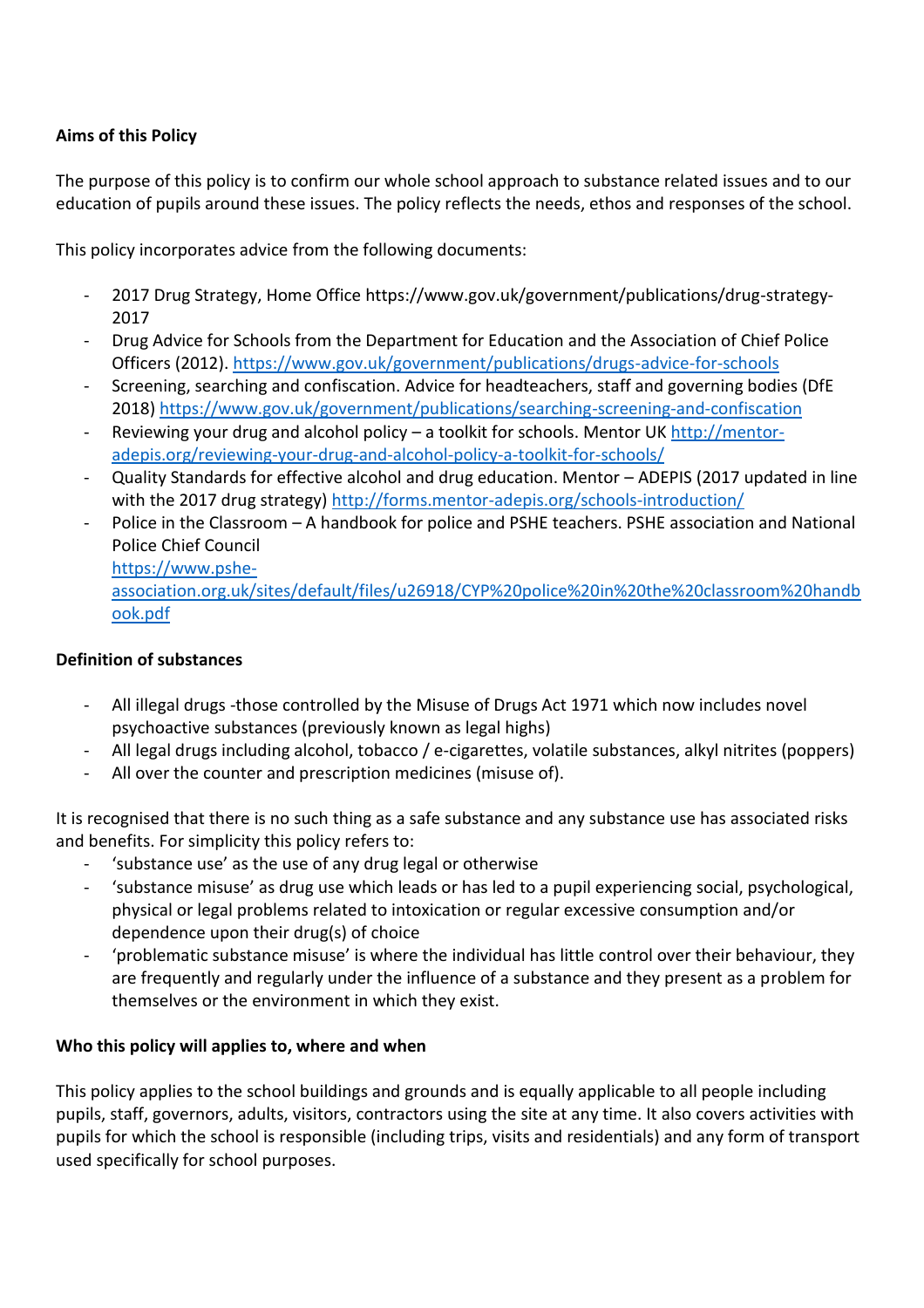The policy will inform the school's response when non-criminal behaviour occurs anywhere off the school premises and which is witnessed by a member of staff or reported to the school e.g. travelling to or from school, wearing school uniform or in some other way identifiable as a pupil at the school.

## **The school's stance on substance**

Bedale High School does not permit the misuse of substances nor the use or presence of unauthorised substances on site or associated with any activity, anywhere, for which the school is responsible. Substance misuse incidents will be dealt with fairly with the well-being, health and safety of the whole school community being paramount as well as acknowledging the pastoral needs of individual pupils.

Exceptions to this may occur for certain pre-organised events e.g. a PTA Cheese and Wine evening for parents. For such events, only alcohol in sealed containers may be brought on the premises by prior arrangement, and for special functions, authorised by the governors or via delegated powers. Alcohol must only be handled by adults over the age of 18. It must be securely stored and removed from premises as soon as practicable after the event.

# **Roles and responsibilities of Governors (including information around the issue of Parental Consent)**

Governors are responsible for the approval of this policy, ensuring it is disseminated to the wider school community and for reviewing the effectiveness of the policy. This includes ensuring the statutory requirements of Keeping Children Safe in Education (Sep 2021) and other safeguarding responsibilities are being met. The governing body will ensure that appropriate substance misuse support is available for pupils to access either on or off the school site.

The governing body, in co-operation with the Headteacher, is also expected to involve pupils, health and other professionals to ensure the substance misuse curriculum is being effectively taught and addresses the needs of pupils, local issues and trends. The governing body will continue their involvement through regular evaluation of provision and policy.

The governing body have agreed to the school's stance on parental consent which is in line with the recommendations from Compass Reach/Phoenix, and with the guidance from the National Treatment Agency. It is summarised here:

Usually, young people over 16 should be able to consent to treatment and confidentiality. The Fraser guidelines (1999) identify that young people under the age of 16 can consent to medical advice and treatment, provided that:

- They understand the advice and have the maturity to understand what is involved
- The professional cannot persuade them to inform the person who holds parental responsibility or allow the professional to inform that person
- Their physical or mental health will suffer if they do not have treatment
- It is in their best interests to give such treatment without parental consent
- In the case of contraception or substance misuse, young people will continue to put themselves at risk of harm if they do not have advice or treatment (Fraser guidelines (Mental Health Act 1983 Code of Practice 1999) quoted in SCODA 2000)

We will always encourage the young person to involve their parents. However if they do not want to do so and they meet the above criteria then a referral can be made without parental consent. Safeguarding and the best interests of the young person are paramount, particularly if they are engaging in risk taking behaviour and require support to address this.

### **Roles and responsibilities Headteacher**

The Headteacher has responsibility for the day-to-day management of all aspects of the school's work, including teaching and learning. The Headteacher's responsibilities in respect of substances are: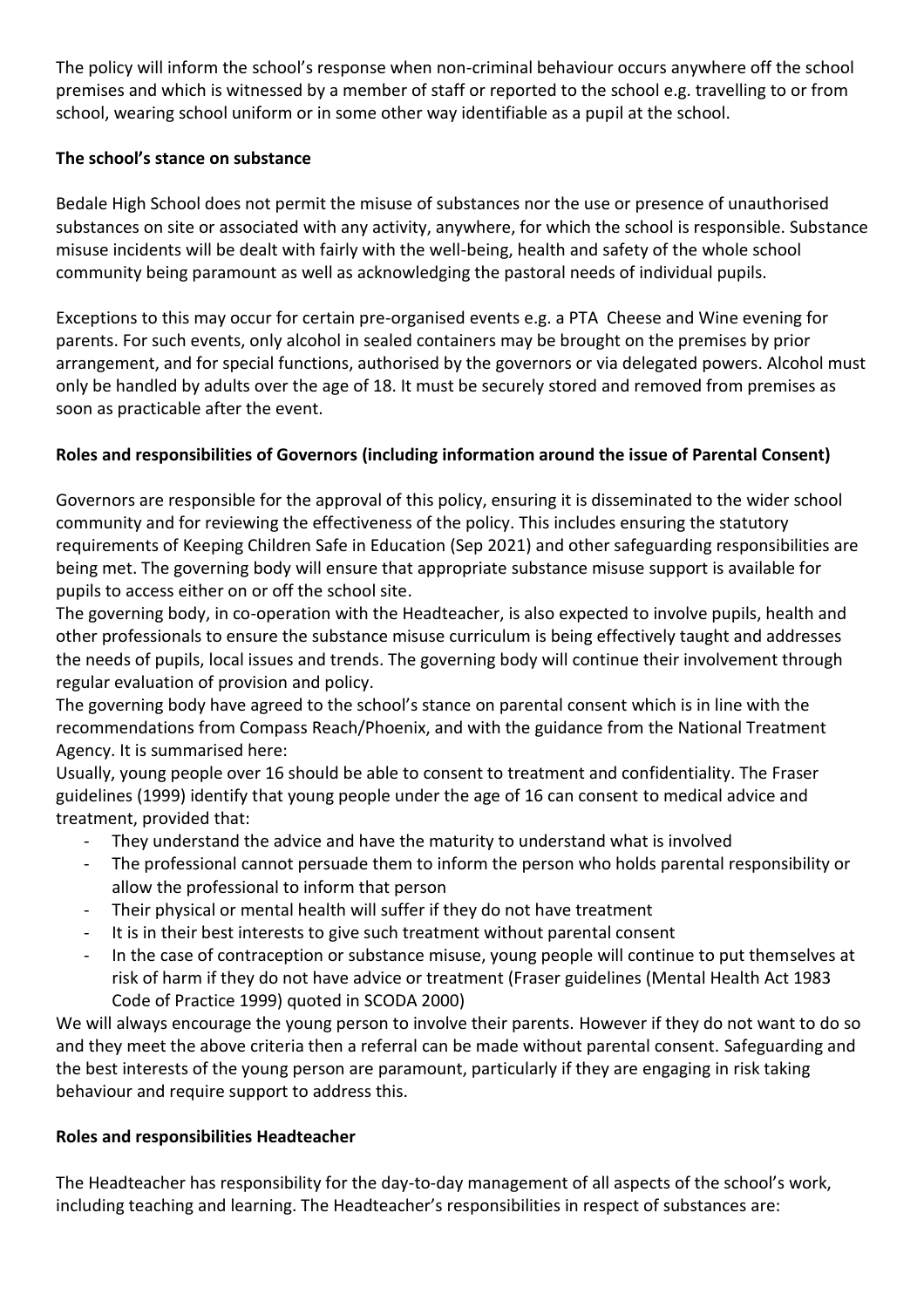- Support the Governors compliance with the substance misuse aspects of the Keeping Children Safe in Education, September 2021 documentation
- Provide a safe place of work for all staff and pupils and as such takes responsibility for this policy, its implementation, and for liaison with the governing body, parents and appropriate outside agencies
- Keep the governing body fully informed of provision, issues and progress around substance issues
- Liaise with the PSHE subject lead to ensure the effective delivery of the substance misuse education within the curriculum is being monitored
- Also effecting planning of the taught PSHE curriculum to ensure that these topics are revisited and also the additional areas of the curriculum (through collaboration with HoKS) e.g. tutor time sessions and assemblies
- Ensure that the school act upon any concerns which may arise from pupils' substance misuse behaviours.

## **Roles and responsibilities of identified member of the senior leadership team**

Alison Knight is the identified member of the senior leadership team who manages any substance misuse incident that happen on or off the school site. She will have access to appropriate training to support this role and be able to liaise with Compass REACH/Phoenix who provide substance misuse support for pupils aged 9 upwards in North Yorkshire. All substance misuse incidents should be logged and monitored and consideration given to any updates in whole school provision, the substance misuse policy, curriculum and staff training.

### **Roles and responsibilities of the whole staff team**

Substance misuse is a whole school issue. All staff, both teaching and non-teaching, should be aware of the policy and how it relates to them should they be called upon to deal with a substance misuse related incident. This includes lunchtime supervisors, caretakers and cleaning staff. All new staff should be made aware of the policy and procedures. Staff training needs around substances should be assessed as part of a training plan for staff, especially in relation to a school implementing their safeguarding duties.

The PSHE subject lead will be responsible for ensuring that teachers contributing to substance misuse education in the curriculum have access to support and training should they require it. The PSHE lead is responsible for being aware of the most up-to-date guidance with regards the delivery of this area of the curriculum – and this is ensured the attendance of the termly PSHE Network meetings ran by NYCC. Staff should have access to continuing professional development opportunities to ensure they can deliver effective substance misuse education and this will be cascaded as appropriate in whole staff CPD sessions, training days and through staff briefings.

### **Roles and responsibilities of PSHE subject lead**

Bedale High School has a PSHE subject lead (Andy Childe) who is responsible for all aspects of the subject including education on substances. He is responsible for:

- Ensuring the implementation and quality of a whole school long term and medium term scheme of work for PSHE that incorporates effective education on substances
- Ensuring the curriculum will be meeting the statutory requirements of the Relationships, Relationships and Sex Education and Health Education curriculum that is statutory for all schools (September 2020 and includes education on drugs, alcohol and tobacco / e-cigarettes
- Ensuring that all staff are confident in the skills to teach and discuss issues related to substances
- Considering the needs of all pupils, and to achieve this, recognising that the school might need to address some specific issues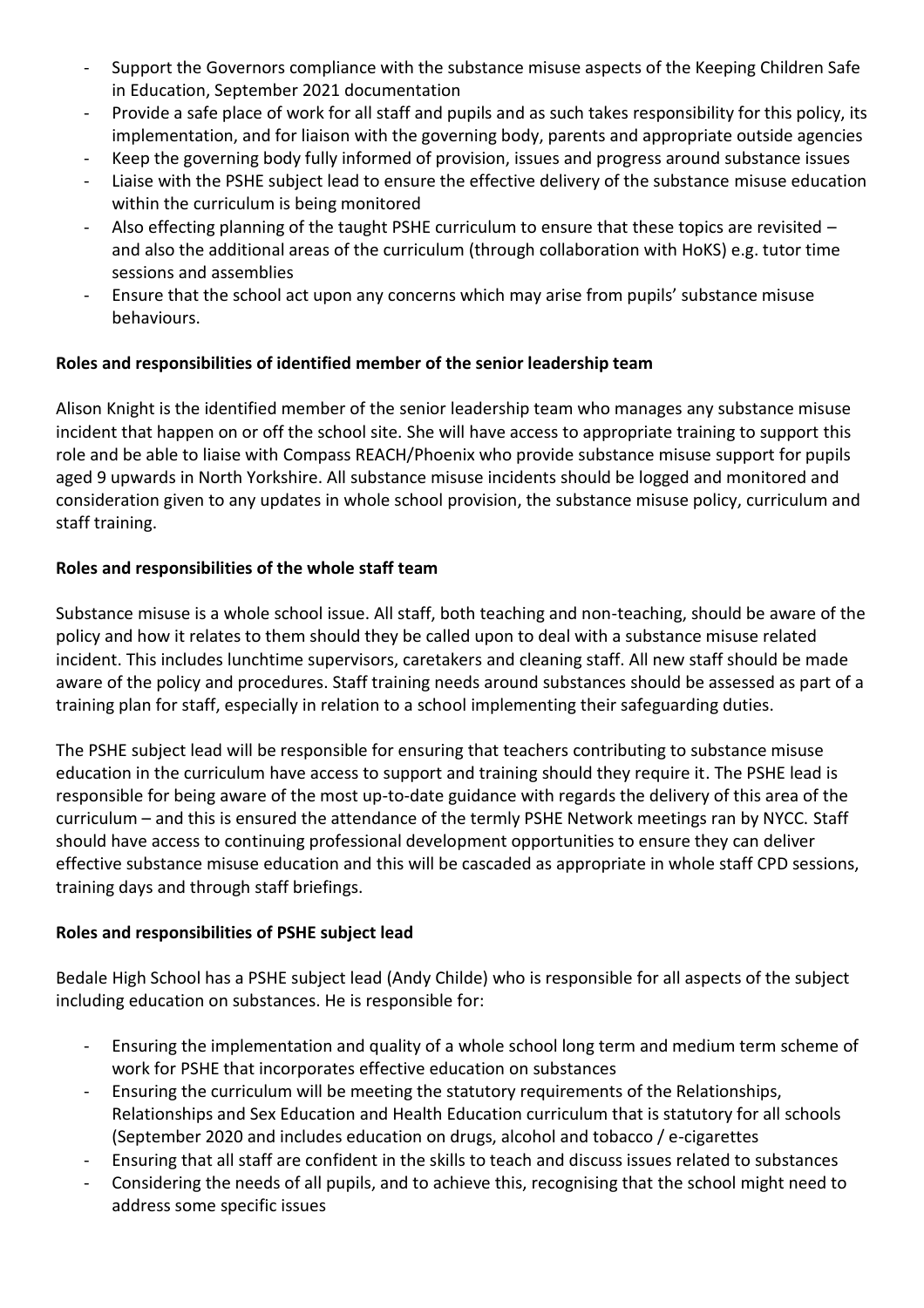- Consulting with pupils to inform provision around education on substances, including using the school's Growing up in North Yorkshire survey results, for example via the School Council.
- Accessing appropriate regular training
- Regularly monitoring the curriculum organisation, planning and resources across the school
- Ensuring procedures are in place for assessment, monitoring and evaluation of the education on substances
- Liaising with any service provision to effectively support aspects of the education on substances

#### **Roles and responsibilities of pupils**

- Pupils at Bedale High School are not allowed to use substances at school or whilst engaged in any off-site activity representing the school, for example, any educational visits, trips abroad and work experience
- Pupils must not use substances whilst travelling to or from school when in BHS school uniform
- Pupils will be asked to contribute to the review of the substance misuse policy through feedback about the education provided and if it is meeting their needs
- Pupils should be able to remain in education and access support for substance misuse issues that they self- identify or that are identified through support

#### **Roles and responsibilities of parents / carers**

Parents will be informed about and encouraged to support the school's education on substances and have access to this policy and the school's PSHE curriculum on the school website. Bedale High School will ensure that parents have up-to-date information regarding substances such as signposting to support through the school website. Parents have the right to be informed of any incident that could result in potential harm to their child. This can be a very sensitive issue for parents, and therefore, it will be handled with care and consideration. The Headteacher will consider if there are any special circumstances, which may temper this right.

These following websites provide supporting information for parents / carers to enable them to access information about a range of substances but also information about how to talk to their children about these important issues. This information will be available on the school website for parents/ carers to access alongside information about support service in North Yorkshire for young people to help with substance misuse issues.

Talk To Frank www.**talktofrank**.com

Drinkaware https://www.drinkaware.co.uk

[https://www.drinkaware.co.uk/advice/unde](https://www.drinkaware.co.uk/advice/unde%20rage-drinking/how-to-talk-about-alcohol/) rage[drinking/how-to-talk-about-alcohol/](https://www.drinkaware.co.uk/advice/unde%20rage-drinking/how-to-talk-about-alcohol/)

### North Yorkshire Healthy Child Team

http://www.northyorks.gov.uk/article/3067 9/Prevention-service

- Information on a range of substances both legal and illegal
- Information on how to talk to your child about these issues
- Raising awareness and providing information about alcohol, health issues, legislation and drinking
- Has a specific section aimed at parents / carers about how to talk to your child about alcohol – including a short film
- The healthy child service links health, education and social care to improve the health of all children aged five to 19 (up to 25 for SEND). It plays an important role by working with school and families to address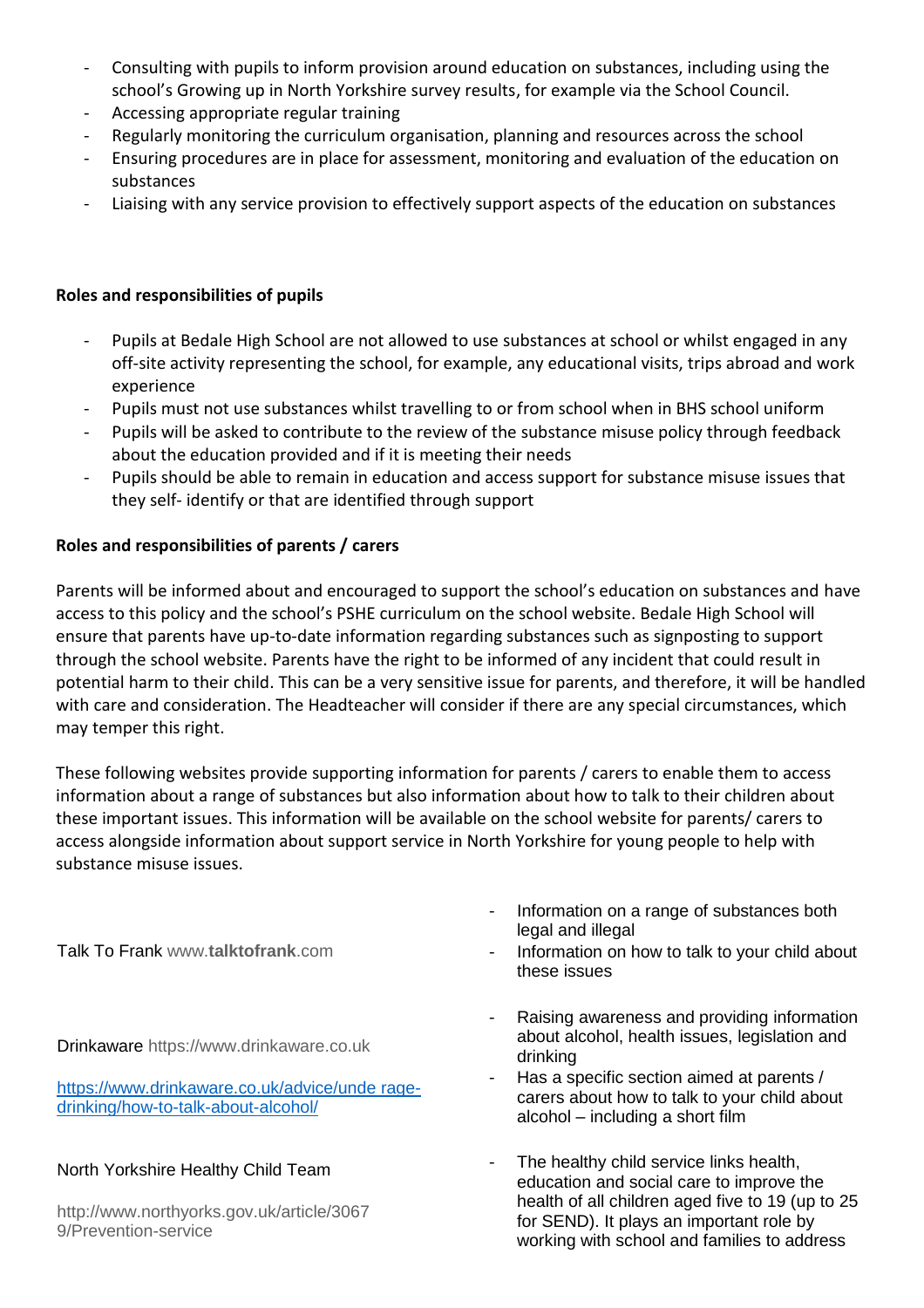the health needs of children and young people. Compass REACH (North Yorkshire) http://www.compass-uk.org/compassreach/ Compass REACH is a specialist service that works with children and young people aged 9 – 19 (and up to 25 for those with special educational needs or disabilities) who have been screened as having moderate or high levels of need with regard to substance misuse/alcohol. This has more recently been re-organised to Compass Phoenix.

*(Further websites are available. The ones listed were correct at time of release January 2019)*

# **Roles and responsibilities Caretaker / cleaning team**

Any substances or paraphernalia found will be recorded and reported to the designated member of the SLT and dealt with in accordance with this policy.

## **External agencies**

Whilst the responsibility for organising and delivering most of the education on substances rests with the school, there may be times when an external contributor can add value and bring to the classroom additional experience, skills or knowledge that teachers may not always have. In these cases, the school will ensure that the content being delivered is age appropriate and tailored for the audience. School will ensure that at all times a teacher is present when an external contributor is working with pupils. All external visitors will have a Disclosure and Barring Service Check (DBS).

### **Young people's substance misuse support services**

Bedale High School will offer support to any students with substance misuse issues. This is likely to come through a combination of in-school and external sources. Our emphasis will be on early support wherever possible, using partners in organisations such as the Healthy Child Team and Compass Reach/Phoenix (see further information below). Internally, the pastoral team will be available to offer support and advice, working with students and parents. Students will be signposted and reminded about how they can selfrefer issues either to staff or to external support services. Please also see the section on Parental Consent within the Roles and Responsibilities of Governors section of this policy.

Healthy Child Team (HCT) The healthy child service links health, education and social care to improve the health of all children aged five to 19 (up to 25 years with SEND). It plays an important role by working with school and families to address the health needs of children and young people. They work with parents, carers, teaching staff and other agencies to give confidential health advice and support to children, young people and families and support wider public health interventions including: substance misuse. They support children and young people who may find it difficult to access services. As a community-wide service, they have the flexibility to provide support in unique situations when the need arises. The HCT practitioners have significant local knowledge which enables them to signpost and refer children, young people and families to other sources of help and advice.

For further information including up to date referral contact details and forms please contact the customer contact centre email: children&families@northyorks.gcsx.gov.uk or by phone: 01609 780780. If any requests/referrals are marked clearly HEALTH, then they go straight to the HCT teams.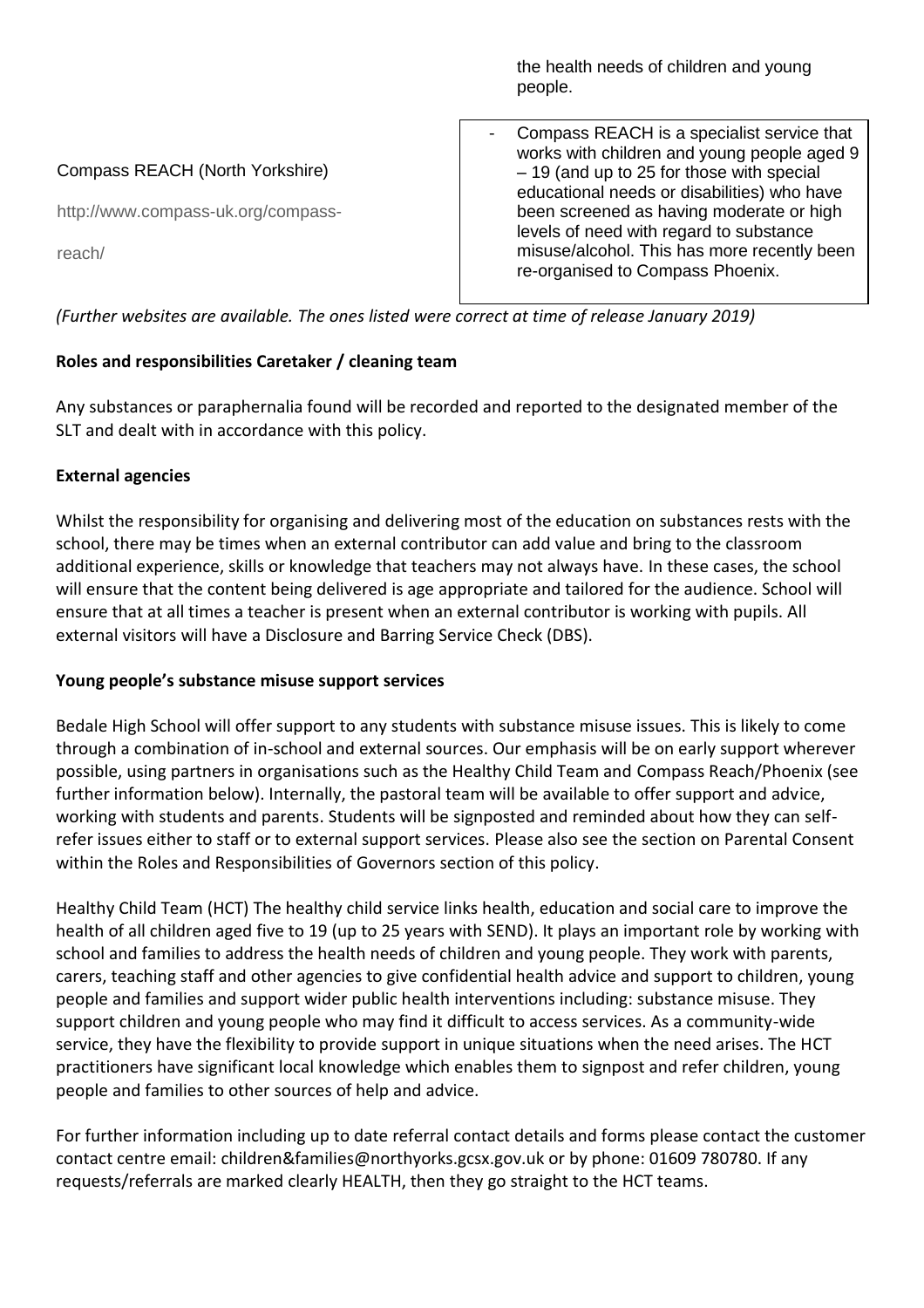Compass REACH/Phoenix is the specialist young people's drug and alcohol treatment provider for North Yorkshire and works with children and young people aged  $9 - 19$  (and up to 25 for those with SEND) who have been screened as having moderate or high levels of need with regard to substance misuse/alcohol.

The service also works with children and young people who may benefit from receiving early help and prevention work in relation to emotional wellbeing and mental health issues.

To access an up-to-date referral or to discuss a referral, contact: Compass REACH County Hall 1 Racecourse Lane Northallerton DL7 8AD Secure\* email address: compass.reach@compassuk.cjsm.net \*NB Secure email address (should be used whenever possible to ensure confidentiality – you will need a CJSM account for this) E-Mail – [NYRBS@compass-uk.org](mailto:NYRBS@compass-uk.org) Website: http://www.compass-uk.org/compass-reach/ Telephone Number – 01609 777662 Freephone Number – 0800 008 7452

OR

Compass – Service to Improve Health and Wellbeing Registered Office: Compass 2nd Floor, Kensington House, Westminster Place, York Business Park, York, YO26 6RW |01904 636374 [|www.compass-uk.org](http://www.compass-uk.org/)

### **The school's approach to education on substances**

Bedale High School have a very experienced PSHE lead (Andy Childe) who is also currently a member of the senior leadership team. He ensures that we adopt a range of approaches, based on evidenced good practice, with the intention of educating pupils around substance related issues, but also to build pupils' resilience to the risks to which they may be exposed so that they have the confidence and skills to face and deal with these risks.

Most of the targeted delivery on substance related issues will come through PSHE lessons which are timetabled slot (1 hour per week) and are delivered by Form Tutors. The overview for our PSHE curriculum can be seen on the school's website here: [https://bedalehighschool.org.uk/wp-](https://bedalehighschool.org.uk/wp-content/uploads/2021/08/PSHE-Curriculum-Map-2021-22.pdf)

[content/uploads/2021/08/PSHE-Curriculum-Map-2021-22.pdf](https://bedalehighschool.org.uk/wp-content/uploads/2021/08/PSHE-Curriculum-Map-2021-22.pdf) .

More details on the BHS PSHE curriculum can be seen here: [https://bedalehighschool.org.uk/need-to](https://bedalehighschool.org.uk/need-to-know/curriculum/)[know/curriculum/](https://bedalehighschool.org.uk/need-to-know/curriculum/) .

Mr Childe works closely with our Heads of Key Stage to coordinate themes and weekly year group assemblies so that key content is re-visited rather than just relying on one-off taught sessions. In line with guidance, we employ a range of proven strategies including the following:

- Social competence approaches offering information but also allowing pupils to model and practice giving feedback and positive reinforcement. These approaches teach personal and social skills (coping, decision making and resistance skills), as well as cognitive skills to be able to resist media and interpersonal influences. They also increase assertiveness skills and competence and to interact with others. This can help them better manage relationships and situations where drugs may be present
- Exploring attitudes and values, and developing and practising skills (likely to be more beneficial than information-giving alone)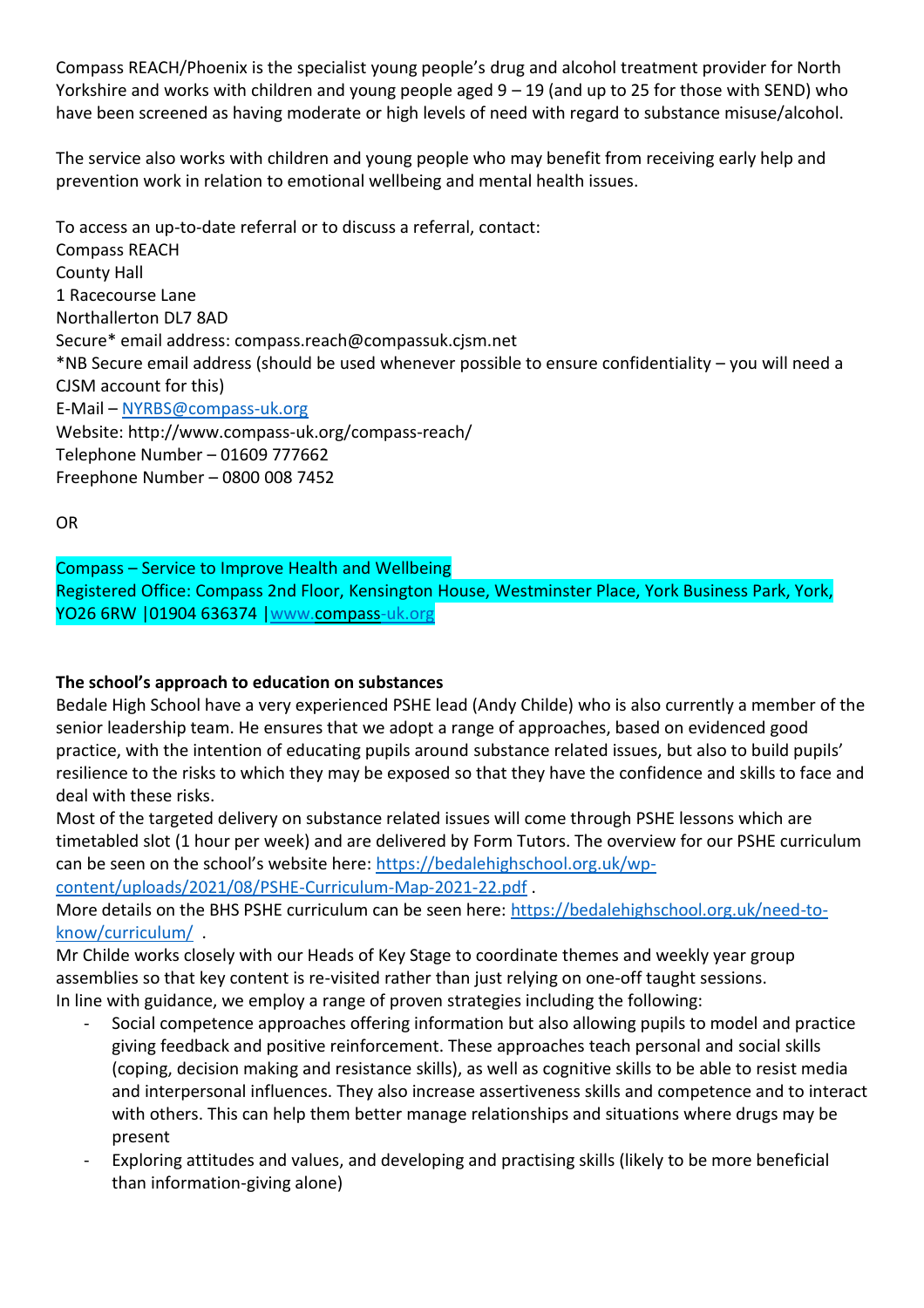- Normative approaches- correcting the 'myths-everyone drinks and takes drugs' and use local data to show how uncommon substance misuse is amongst young people and followed up with teaching practical refusal skills
- Education needs to be deployed early enough to be preventative (before young people experiment) but also to be relevant and age-appropriate
- Peer educators should be involved in drug education
- Providing a series of structured sessions once a week with booster sessions over several years and provided by trained members of staff
- Using interactive teaching and learning

## **Managing substance-related incidents**. **The following sections give further details on the school's responses to such incidents.**

### *What to do in the event of finding a substance:*

- 1. Take possession of the substance ideally with an adult witness present and inform Mrs Knight, Mr Kelly or another member of the senior leadership team. Staff are permitted to take temporary possession of what may be an illegal drug for the purpose of preventing an offence being committed or continued in relation to that drug.
- 2. In the presence of an adult witness the article should be packed securely and labelled with the date, time, quantity (e.g. two cannabis joints, packet of powder equivalent to the size of fifty pence piece) and place of discovery.
- 3. The package should be signed by the person who discovered it and the witness and stored in a secure place, such as a safe or other lockable container with access limited to senior members of staff.
- 4. If the substance was not discovered on a person or in their possessions, assess the area where the substance was found to establish if any pupils have passed through the area and may have picked up/ taken the substance. Speak to relevant staff, perhaps make pupils aware and parents if necessary. Watch for any unusual behaviour in the pupils.
- 5. Make arrangements to hand the package over to police unless there is a 'good reason' for not doing so. The government's guidance for schools on drugs, January 2012 states that in determining what is a 'good reason' for not delivering controlled drugs to the police, the member of staff should take into account all relevant circumstances and use their professional judgement to determine whether they can safely dispose of a seized item. Staff should not attempt to analyse or taste any found substance. If the police are informed they will collect it and then store or dispose of it in line with locally agreed protocols. The law does not require a school to divulge to the police the name of the pupil(s) from whom the drugs were taken.
- 6. Record full details of the incident, including the police incident reference number if the police have been informed.
- 7. Inform parents/carers, unless this is not in the best interests of the pupil(s)
- 8. Identify any safeguarding concerns and develop a support and behaviour response. The school's response to a substance incident should be consistent with the ethos of the school. Responses to any substance related incident should be proportionate, balancing the needs of the individual with those of the wider school community. The aim should be to provide pupils with opportunities to learn from their mistakes, develop as individuals and re-engage with the learning process to fulfil their potential. However, it is likely that appropriate punitive action will also be taken by the school as part of this response.
- 9. Make a referral to Compass REACH/Phoenix, the young people's substance misuse service. Compass REACH will see young people aged 9-19 with a substance misuse issue. <http://www.compassuk.org/compass-reach/> .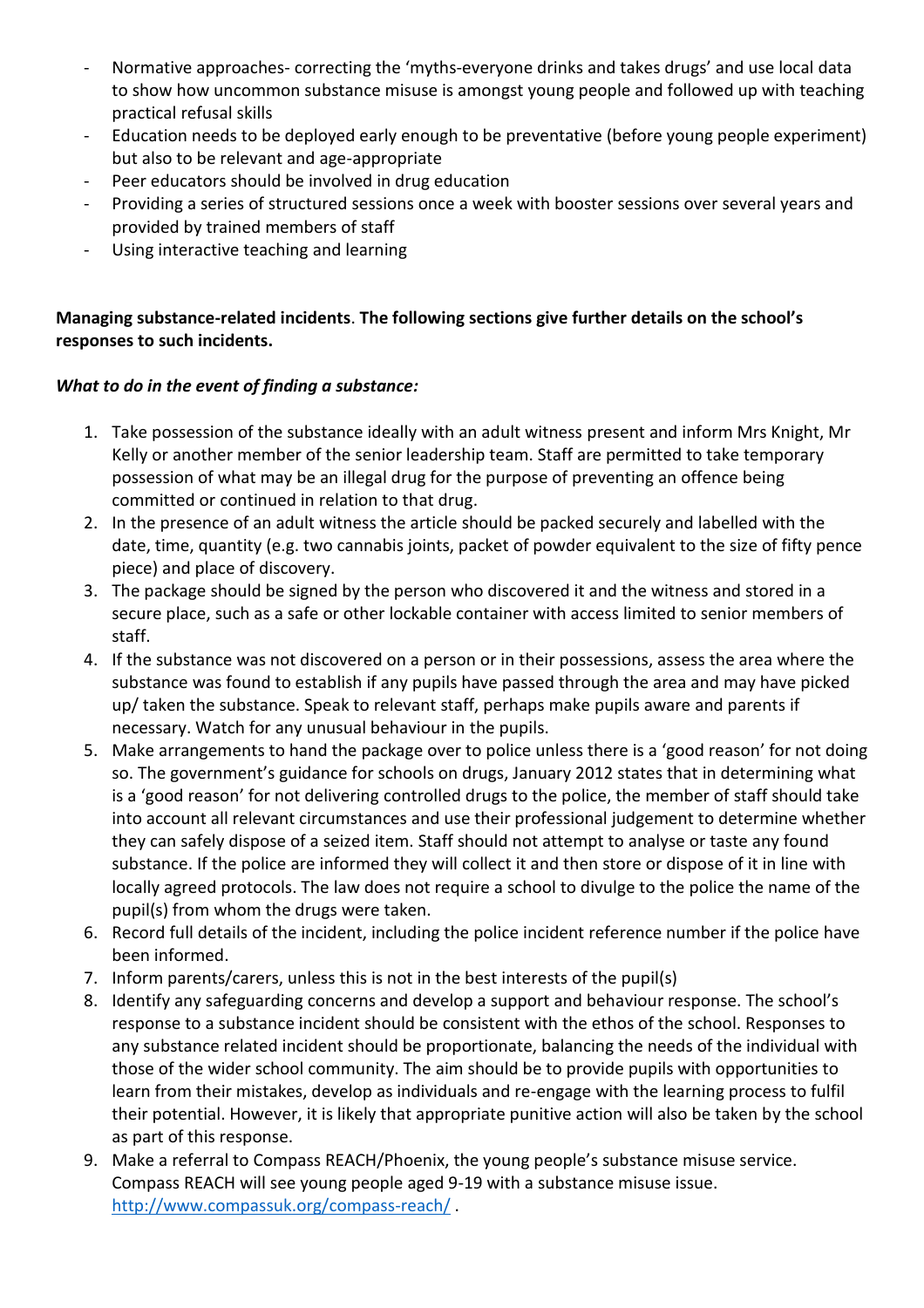## **What to do in the event of finding or suspecting a pupil is in possession of a substance:**

The law permits school staff to take temporary possession of a substance suspected of being an illegal drug for the purpose of protecting a pupil from harm and to prevent an offence committed in relation to that drug.

- 1. Request that the pupil hand over the article(s) preferably in front of another adult witness.
- 2. Having taken possession of the substance/paraphernalia, the procedure should be followed as above (finding a substance).

### *Searching and Confiscation:*

(*Further information available in the document; Screening, searching and confiscation. Advice for Headteachers, staff and governing bodies. Dfe 2018)*

Headteachers and staff authorised by them have a statutory power to search pupils or their possessions, without consent, where they have reasonable grounds for suspecting that the pupil may have a prohibited item. Headteachers can decide not to use these powers. Prohibited items include drugs and alcohol. Authorised members of staff have the power to search where a pupil refuses a reasonable request to, for example, turn out their pockets, but this does not impose any duty upon members of staff to carry out a search.

- A person can only carry out a search if it is the Headteacher of the school or they have been authorised by the Headteacher to carry out the search. Staff can refuse to carry out searches
- School staff are not legally required to undergo any training prior to being authorised by the Headteacher to search pupils
- Teachers have to have reasonable suspicion that the pupil has a prohibited item and the search should take place on school property, or where the member of staff has lawful charge of the pupil, for example on school trips or in training settings in England
- Where reasonably practicable, the person searching should also be the same gender as the pupil
- The pupil may not be asked to remove any clothing other than outer clothing (clothing not touching skin or underwear)
- Possessions means any goods over which the pupil has or appears to have control this includes desks, lockers and bags. Pupil's possessions can only be searched in the presence of the pupil and another member of staff
- The school does not require the consent of a parent/carer to carry out a search nor do they need to inform parents when a search has been carried out. There is no legal requirement to make or keep a record of a search. Though it would be good practice to do so
- The power allows school staff to search for substances they reasonably believe are illegal but which may, after testing, be found to be legal
- If alcohol is found it can be retained or disposed of. Disposing of alcohol does not include returning it to the pupil.
- If drugs are found they must be handed to the police unless there is 'good reason not to'. In this instance they must be disposed of if it is safe to do so and will not put anyone at risk. If it is unclear if they are legal or illegal they should be treated as illegal. In determining what is a 'good reason' for not delivering controlled drugs to the police, the member of staff should take into account all relevant circumstances and use their professional judgement to determine whether they can safely dispose of a seized item.

### *Procedures for managing a pupil suspected to be under the influence of a substance:*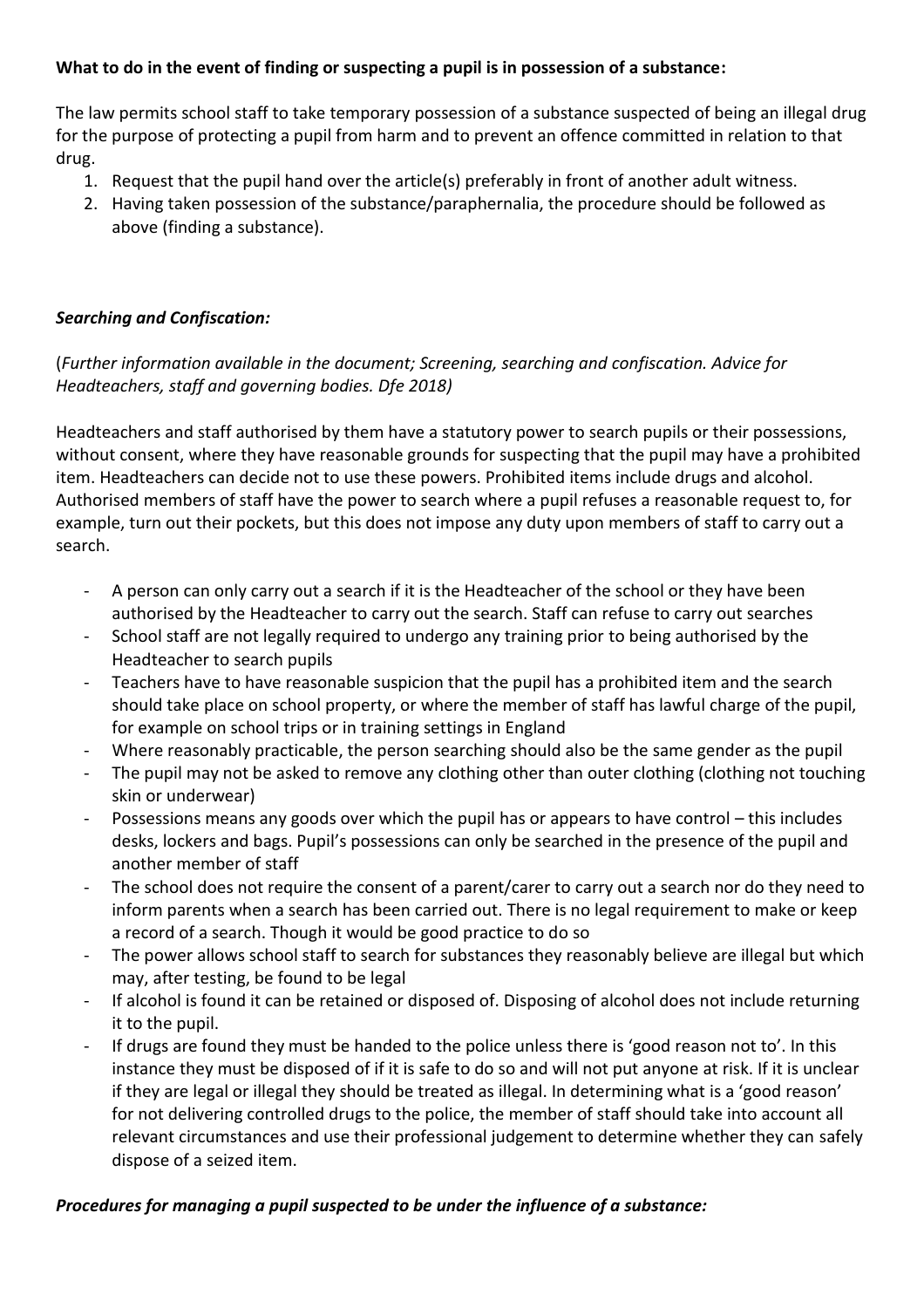Staff are expected to stay calm and to place the pupil in a quiet area. Do not leave them unsupervised. Seek medical advice, if the child is drowsy or unconscious place in recovery position, loosen tight clothing and attempt to establish what the child has taken. Any suspected substances should travel via an adult with the pupil if removed for treatment. Vomit should be safely collected where possible and also taken with the pupil (for analysis). Contact the pupil's parents/carer.

# *Procedures for managing a parent/carer suspected to under the influence of a substance when collecting their child(ren) and parental use of substances:*

If a member of staff has concerns about a parent or carer's substance misuse they should immediately inform the senior member of staff within their establishment that has responsibility for safeguarding. This designated individual will then follow the school's child protection / safeguarding policy.

However, there may be occasions where an immediate, urgent call needs to be made to the police (999) because it is judged that a child or another person (including yourself) may be imminently at risk of serious danger. Examples include:

- 1. Where an intoxicated parent is behaving violently or is threatening violence such that the belief is that the threats may be carried out thus compromising the immediate safety or care of a child, or;
- 2. Place others in danger by driving a car whilst unfit through drink or drugs

### *Suspected substance misuse use off the school premises:*

Under the DfE guidance on behaviour and discipline schools should consider their response to incidents that happen outside the school gate where they:

- could have repercussions for the orderly running of the school
- pose a threat to another pupil or member of the public
- could adversely affect the reputation of the school.

In all of these circumstances the headteacher should also consider whether it is appropriate to notify the police in their local area of the actions taken against a pupil. In addition, school staff should consider whether the behaviour may be linked to the child suffering, or being likely to suffer, significant harm. In this case the school staff should follow its safeguarding policy.

# *Agreed protocols about when to contact the police (Agreed with North Yorkshire Police):*

There is no obligation on schools to inform the police about substance-related incidents or to disclose the name of a pupil involved in a substance related incident on their premises if there is a 'good reason not to'. In determining what is a 'good reason' for not contacting the police, the member of staff should take into account all relevant circumstances and use their professional judgement. If a pupil is found in possession of and/or believed to be supplying suspected illegal drugs on the school premises it is good practice to inform the police as a school cannot knowingly allow its premises to be used for 'administering or using a controlled drug, which is unlawfully in a person's possession'.

Whilst the police's response to incidents require officers to follow set procedures, Government policy and North Yorkshire Police policy allow officers discretion and a degree of flexibility in dealing with drug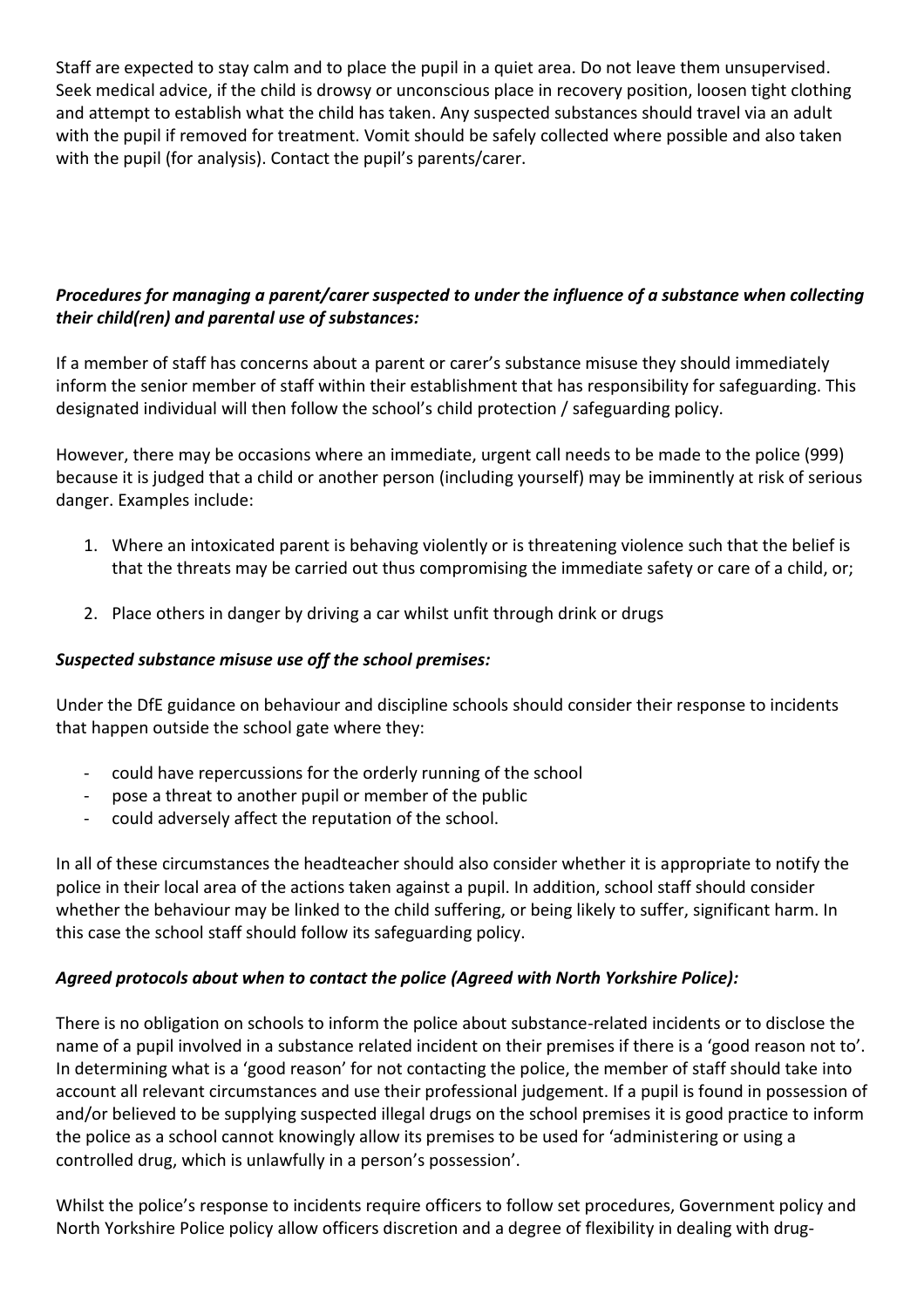related incidents in schools. Schools are not obliged to give full details of any incident and there are occasions when seizure of the substance may be the only police action required. The wishes of the school will be carefully considered and a variety of options are available, depending on the individual circumstances of the case.

#### *Incidents involving illegal drugs in which police may be involved:*

- drugs/associated paraphernalia are found on school premises
- a pupil is found in possession of drugs/associated paraphernalia
- a teacher suspects a pupil of being under the influence of drugs
- a teacher has information that the supply of or sales of alcohol/cigarettes/volatile substances to underage young people and/or the supply of illegal substances/NPS are taking place in the local area/ outside the school premises
- school wishes to inform the police of a drug-related incident which has been resolved internally
- a pupil discloses their drug misuse; their parents/carers/relatives/friends are misusing/selling drugs
- child protection/safeguarding concerns arising from family drug use.

#### *Police should be involved in cases where:*

a pupil is found to be supplying drugs on school premises or during the school day

| <b>SCHOOL'S DECISION WHO TO CONTACT</b>                                   |                                                                                                   | <b>POLICE RESPONSE</b>                                                                                                                                                                                              |  |
|---------------------------------------------------------------------------|---------------------------------------------------------------------------------------------------|---------------------------------------------------------------------------------------------------------------------------------------------------------------------------------------------------------------------|--|
| Aim to deal internally.<br>Advice required with<br>incident               | <b>Contact local Youth</b><br>Intervention Officer, or dial<br>101 (non-emergency)                | Advice for the schools on their options and discussion<br>regarding further support. If it is a very serious<br>incident the police may want to respond officially.                                                 |  |
| For police to respond<br>to a minor incident in<br>'slow time'            | <b>Contact North Yorkshire</b><br>Police central switchboard:<br>$101 - non-emergency$<br>contact | The incident will be recorded and an officer deployed<br>in line with policing priorities.                                                                                                                          |  |
| For police to respond<br>to a serious crime or<br>incident in 'fast time' | Always dial 999.                                                                                  | This will be an immediate or quick response by police<br>officers. Their primary concern is the safety of the<br>public and the investigation of crime. They will arrest<br>suspects if they consider it necessary. |  |

Pupils found in possession of illegal substances on school premises might not be arrested, but should be assessed, and referred to Compass REACH/Phoenix- the young people's substance misuse service, as appropriate, and dealt with through the school own disciplinary procedures. The school should keep a record of any decisions made.

If police attend an incident at a school an appropriate adult should always be present during interviews, e.g. parent/carer, teacher, social worker etc. Every effort must be made by the school to contact parents/carers before their child is interviewed and to invite them to attend immediately unless a professional judgement has been made that to do so may jeopardise the welfare of the pupil.

If formal action is to be taken against a pupil police will normally arrange for the pupil to attend a local police station with their parents/carers. Only in exceptional circumstances would an arrest be made on school premises. When it has been agreed to record an incident as a crime following discussions with the designated member of staff at the school who manages drug incidents a detailed record is made by both the school and the officer of the actions taken.

### *Investigating, recording and supporting a substance-related incident*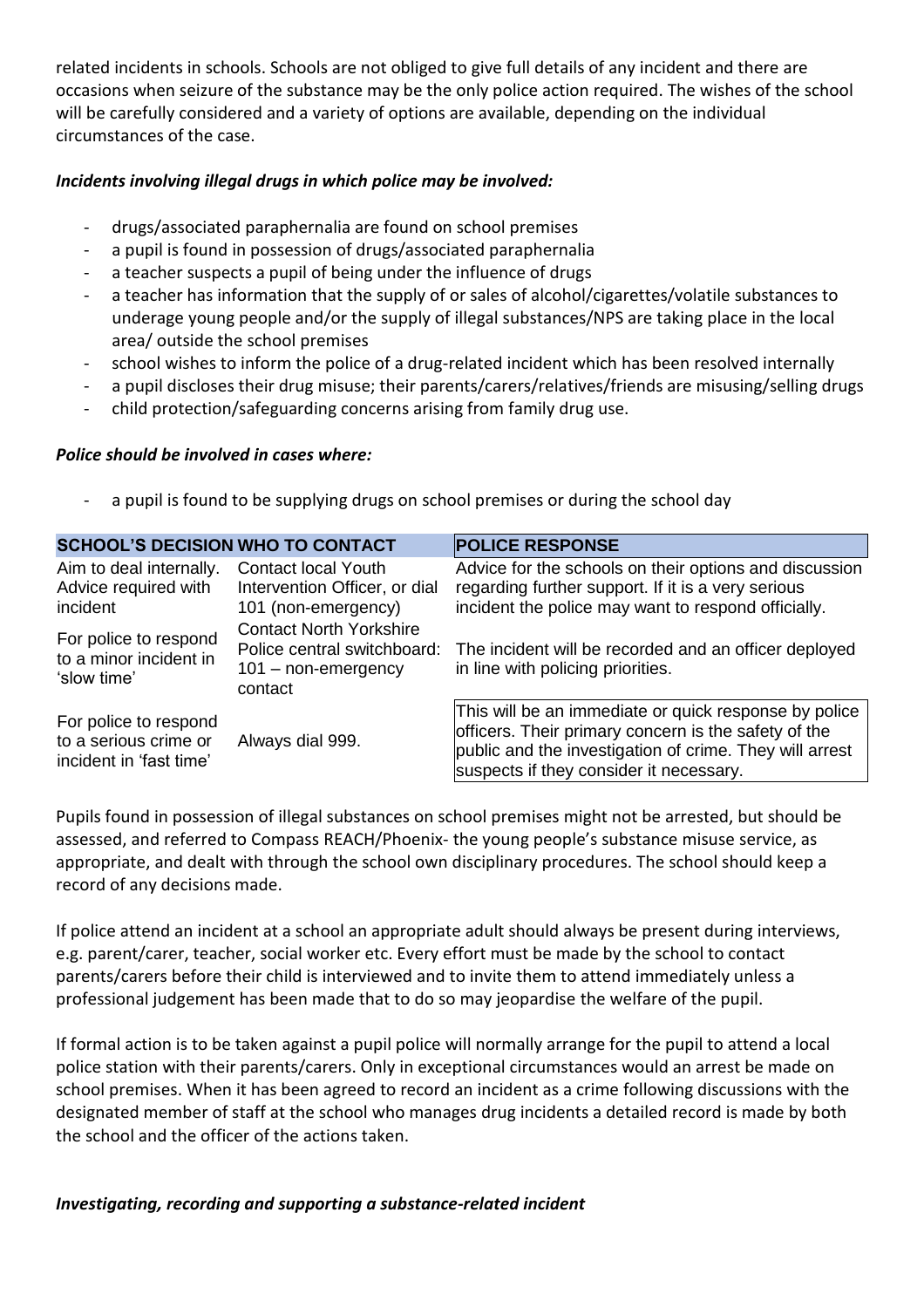Incidents should be reported to Mrs Knight in the first instance, or another member of the senior leadership team. Subsequent actions will then be agreed and carried out by relevant staff (probably using a combination of SLT and the pastoral support team).

Student and staff statements will be taken and actions carried out in line with the 'Managing Substance Related Incidents' of this policy to ensure that accurate records are kept, swift and supportive actions are taken with the pupil and any necessary follow-up is planned in terms of communication with parents, external agencies, the police. This may also include disciplinary action being taken against the pupil.

### *Responses to a substance related incident:*

When considering an substance misuse related incident involving a pupil(s), BHS will take into account the nature of the incident, the age of the child and if there is a need to involve any partner agencies. The vulnerability checklist can provide a wider understanding of a range of risk factors that may be impacting on children and young people and can be seen here:<http://www.safeguardingchildren.co.uk/vcl-v3>

All pupils involved in a substance related incident should at an appropriate time and place have an informal conversation sensitively conducted about the incident and be provided with further information about substances and have access to further support either within the school or by outside agencies such as Compass REACH/Phoenix the young people's substance misuse service <http://www.compass-uk.org/compassreach/>

If a pupil attends a local Accident and Emergency Department (A&E) with a drink or drugs related concern, the healthy child team will receive information from A&E. They are then able to follow up the pupils and offer additional support and guidance, including to parents if required. Further support can be obtained from Compass REACH/Phoenix.

If rumours of substance misuse are disclosed the Headteacher or DSL should be informed – they should assess the information and decide whether further action is to be taken.

# *Exclusion for substance-related incidents:*

The Headteacher will carefully consider the individual circumstances around any substance-related incident, and around the pupil/s involved, before making a decision as to whether a suspension or permanent exclusion is an appropriate part of the school's response to the incident. Any decision made to suspend or exclude a student will be made in line with upholding and/or defending the school's core values and ethos, taking into account both the needs of the individual pupil/s involved, together with the safeguarding of the wider school community.

The school will consider alternatives to suspension and exclusion when appropriate, and ensure that there is sufficient flexibility to allow pupils to remain in school, monitored with risk assessments in place where necessary. School will also provide appropriate opportunities for individuals to re-engage with the learning process and with restorative actions.

If needed, referral to an appropriate agency will be part of the school's response.

# *Links to other policies:*

- Suspensions policy
- Child protection policy
- Anti Bullying policy